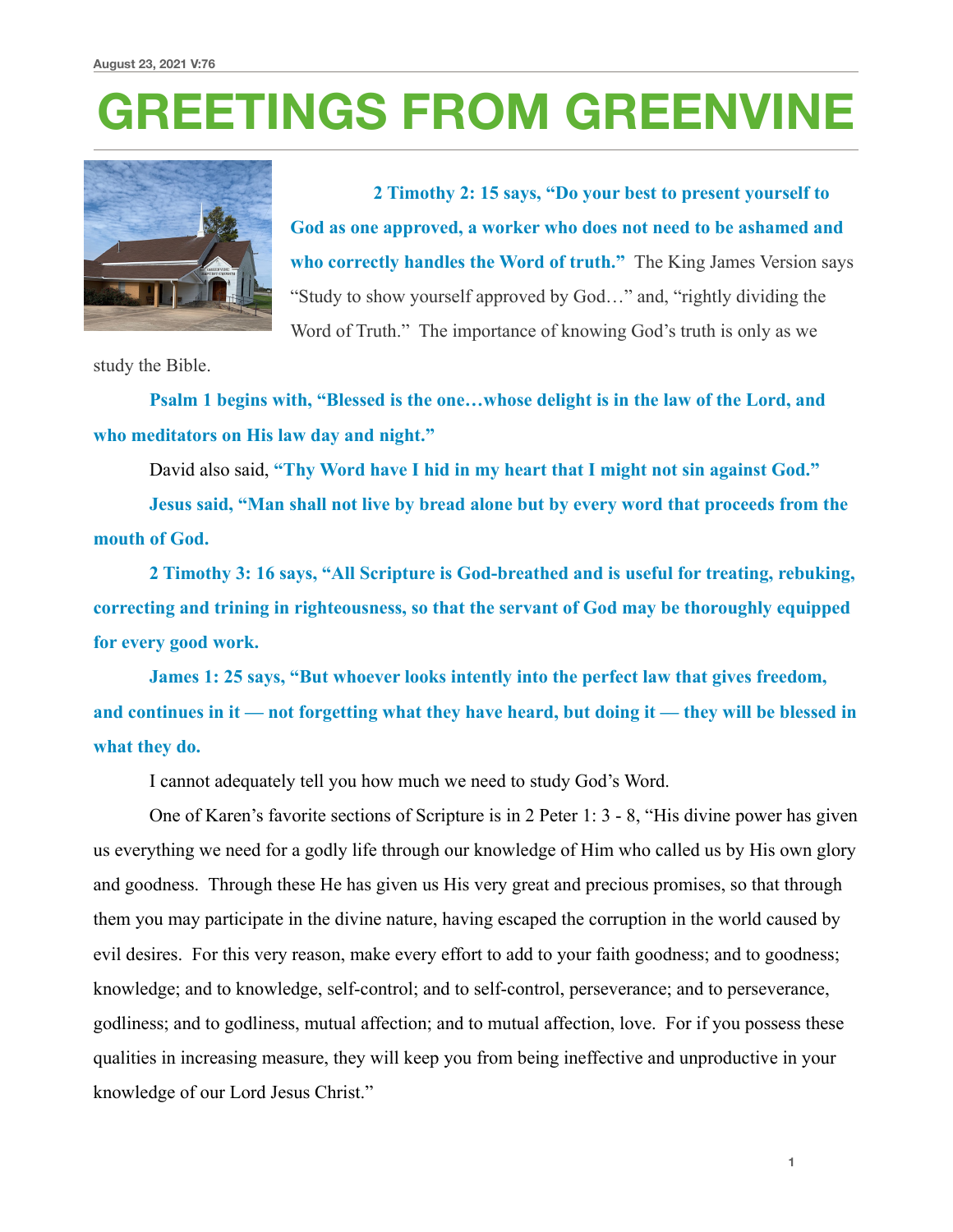## **August 23, 2021 V:76**

 Long ago when I was in Sunday school at Prospect Avenue Bible Chapel, we were required to learn the books of the Bible, in order. I'm not sure how many kids these days have any idea of the names of the books, much less their order. I don't know how many times I have said, "Turn in your Bibles to….." Only to watch people flounder at trying to find the particular Scriptures. We need to be familiar with the Word of God.

 I recently attended a meeting where mostly pastors from local churches here in Washington County and a few deacons from various churches as well. Along with all the conversation about the truth of knowing the Word of God, one of the pastors said, "I know, I have told my congregation once to turn to Hezikiah chapter two. Most everyone laughed, however, one of the pastors said, "Ha ha! Everyone knows Hezikiah only has one chapter."

 There is no book of Hezikiah! Much less how many chapters. This was from one of the pastors here in Washington County. I can only imagine what their congregation knows about the books of the Bible. It often scares me as I visit with many pastors.

 1 Timothy 4: 1 says, "For the Spirit clearly says that in later times some will abandon the faith and follow deceiving spirits." He goes on to say in verse 6, "IF you point these things out to the brothers and sisters, you will be a good minister of Christ Jesus, nourished by the truths of faith and of the good teaching that you have followed."

 At that same event, most of the pastors were bragging on how many salvations they had racked up during the COVID year, and then how many baptisms they had participated in. I thought that it was an exaggerated number, being that most churches here in Washington County are falling in attendance.

 My direction, I believe from the Spirit of God, is to teach the Word. Most of all who attend Greenvine Baptist are already followers of Jesus and desire to know more about Him and His work here on the earth. I am reminded by Paul to Timothy in 2 Timothy 2: 1 - 5, "In the presence of God and of Christ Jesus, Who will judge the living and the dead, and in the view of His appearing and kingdom, I give you this charge: Preach the Word; be prepared in season and out of season; correct, rebuke and encourage — with great patience and careful instruction. For the time will come when people will not put up with sound doctrine. Instead, to suit their own desires, they will gather around them a great number of teachers to say what their itching ears ant to hear. They will turn their ears away form the truth, and turn aside to myths. But you, keep your head in all situations, endure hardship, do the work of an evangelist, discharge all the duties of your ministry.

**2**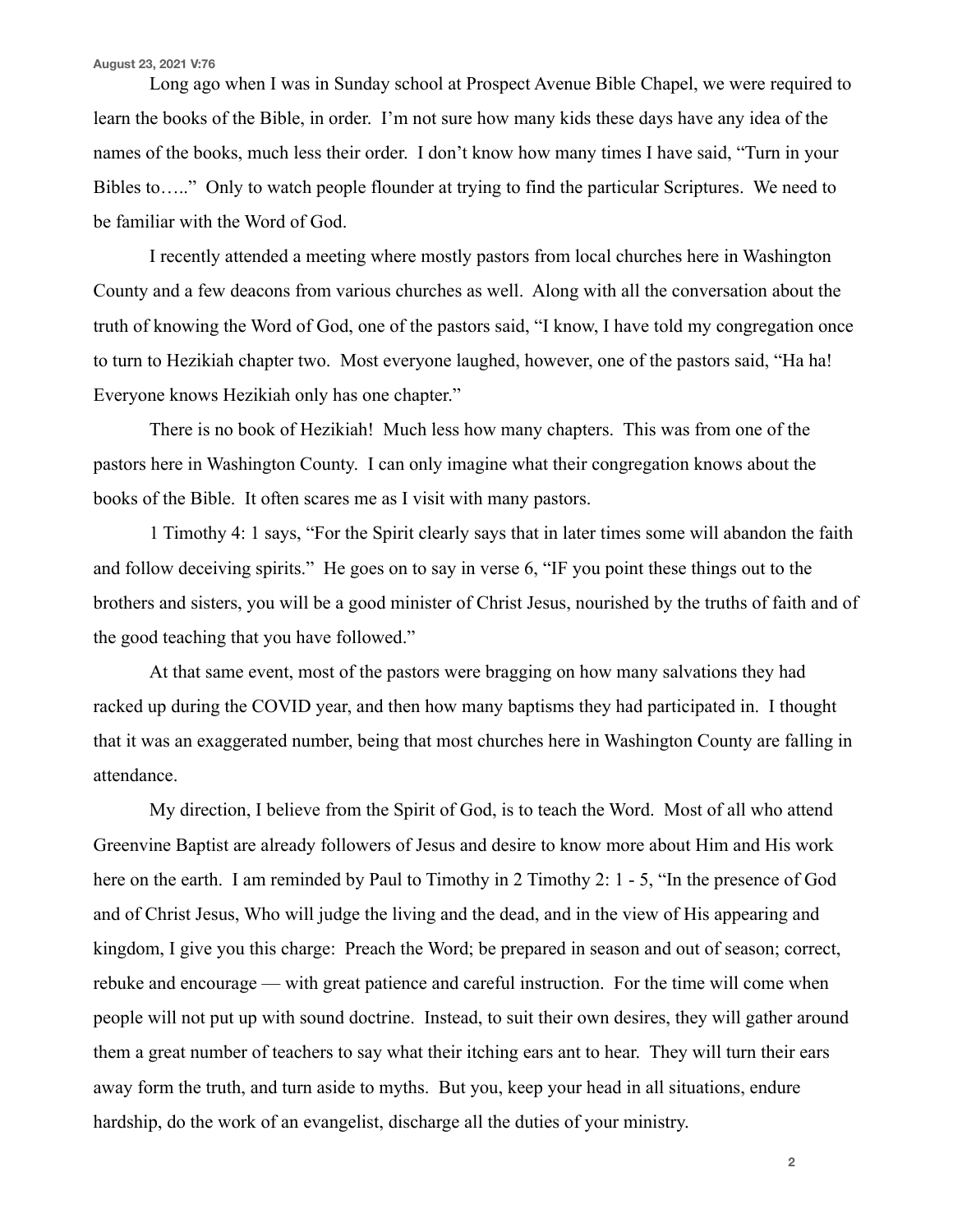This is a stern warning for us to continue to study God's Word and grow in grace and in the knowledge of our Lord and Savior, Jesus Christ. To Him be glory forever and ever. Amen.

We have so many really good devotionals to read, including, "Our Daily Bread" that we have available in the foyer that gives us a verse and a thought for every day.

 I still have several "Military Sticks" that have the Bible on audio that we can listen to at most any time.

 Christian radio stations. Christian blogs. Christian books. We even have an extensive library both in the Fellowship Hall and in the office that you can borrow and learn more about the Holy Scriptures.

 In 1 Peter 1: 23 & 24 says, "For you have been born again, not of perishable seed, but of imperishable, through the living and enduring Word of God. For, all people are like grass, and all their glory is like the flowers of the field; the grass withers and the flowers fail, but he Word of the Lord endures forever."

 Once again, we cannot know the difference between truth and lies without being grounded in the Word. That is how we know the truth is. So many people now say that truth is relative and you cannot know absolute truth. If there is no absolute truth, there is nothing worth reading and studying while we live on this earth. But, Jesus said, "I am the way, the truth and the life. No man comes to the Father except by me."

 Finally, 1 John 2: 28 says, "And now, dear children, continue in Him, so that when He appears we may be confident and unashamed before Him at His coming."

 One of my favorite sayings is, "Keep on trusting." In order to know how to trust Him we must continue to read, understand and apply the Word of God that He has given to us.

 I am so thankful that a part of the work of the Holy Spirit is the preservation of the Word. He has through the ages, kept copies of what was recorded in the Old Testament and from Jesus and His disciples. What a wonderful time to live in where we can adequately and efficiently know what our Heavenly Father has for us in the writings that the Holy Spirit has kept in tact for us to have at our disposal.

 Read the Word. Study the Word. Understand the Word. Apply the Word. Use it daily for growth and learning. Blessings upon all y'all. Jack & Karen